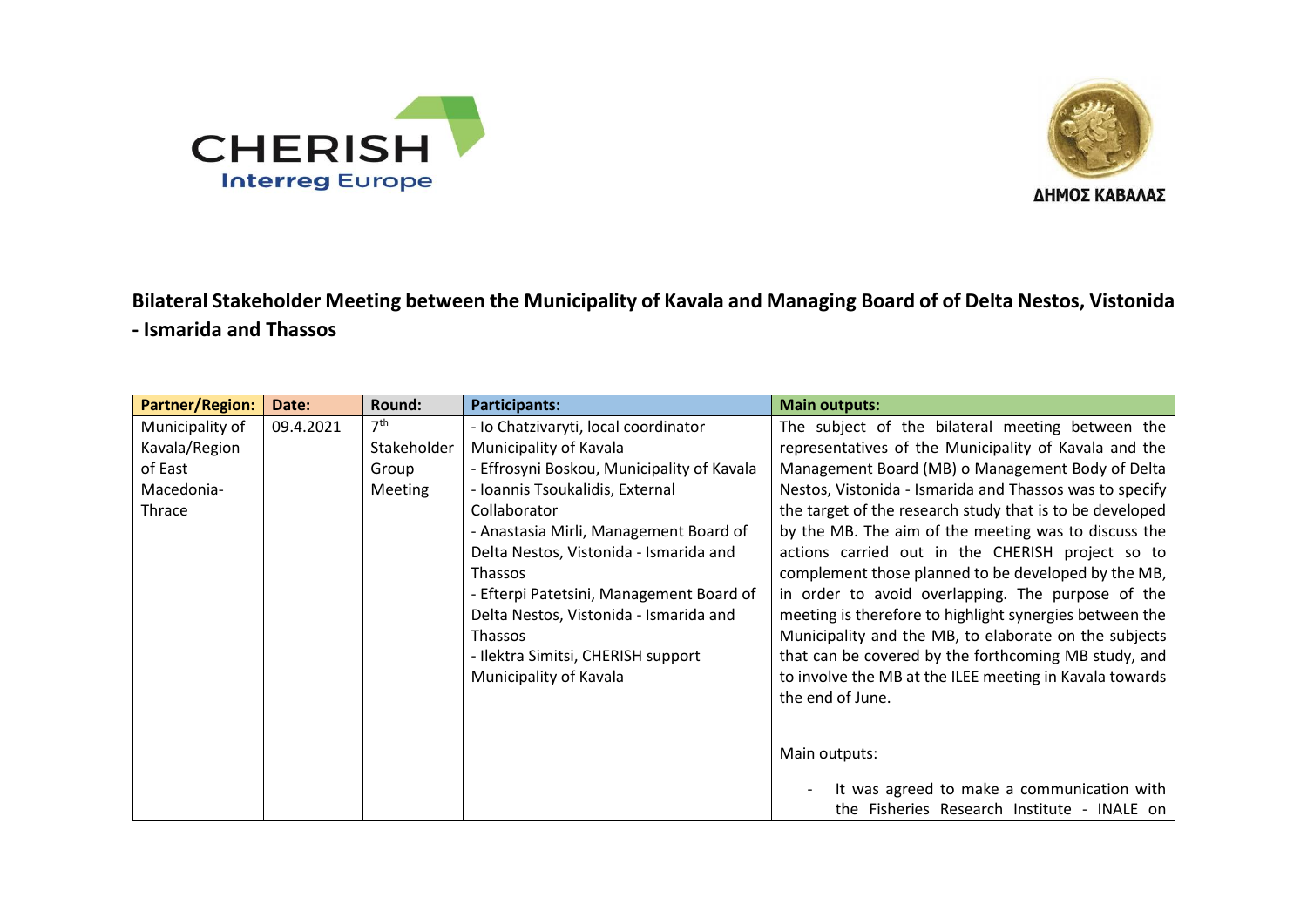



|  |  | further defining the scope of the study to<br>achieve inter-connectivity<br>It was agreed to describe the certification of the |
|--|--|--------------------------------------------------------------------------------------------------------------------------------|
|  |  | lagoon products as a good practice and to<br>present it together with the activity of the MB                                   |
|  |  | (with digital material) at the June meeting in<br>Kavala<br>The MB will explore the possibility of including                   |
|  |  | as a focus area for the study the Kavala Bay area.                                                                             |

**Photos:**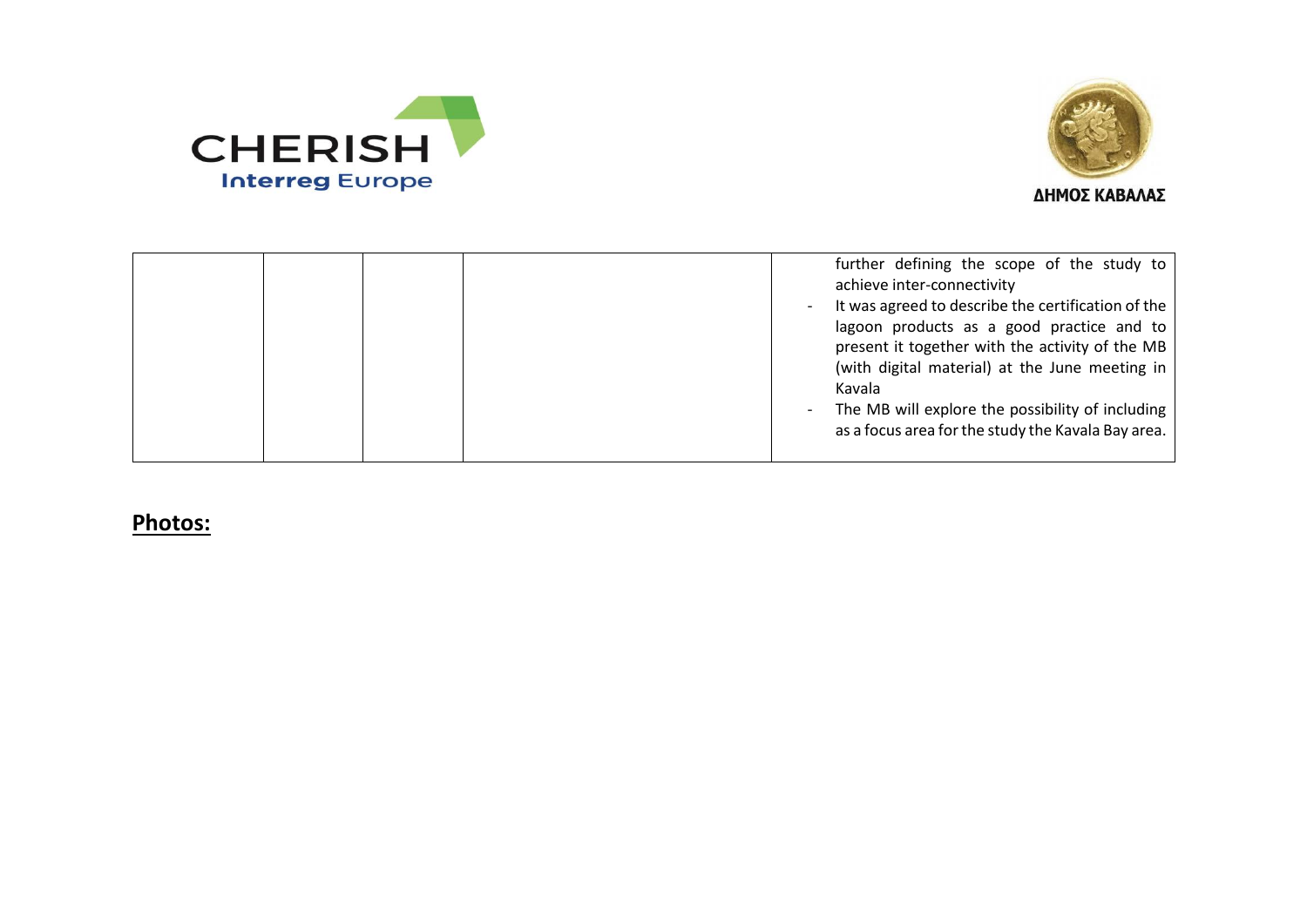